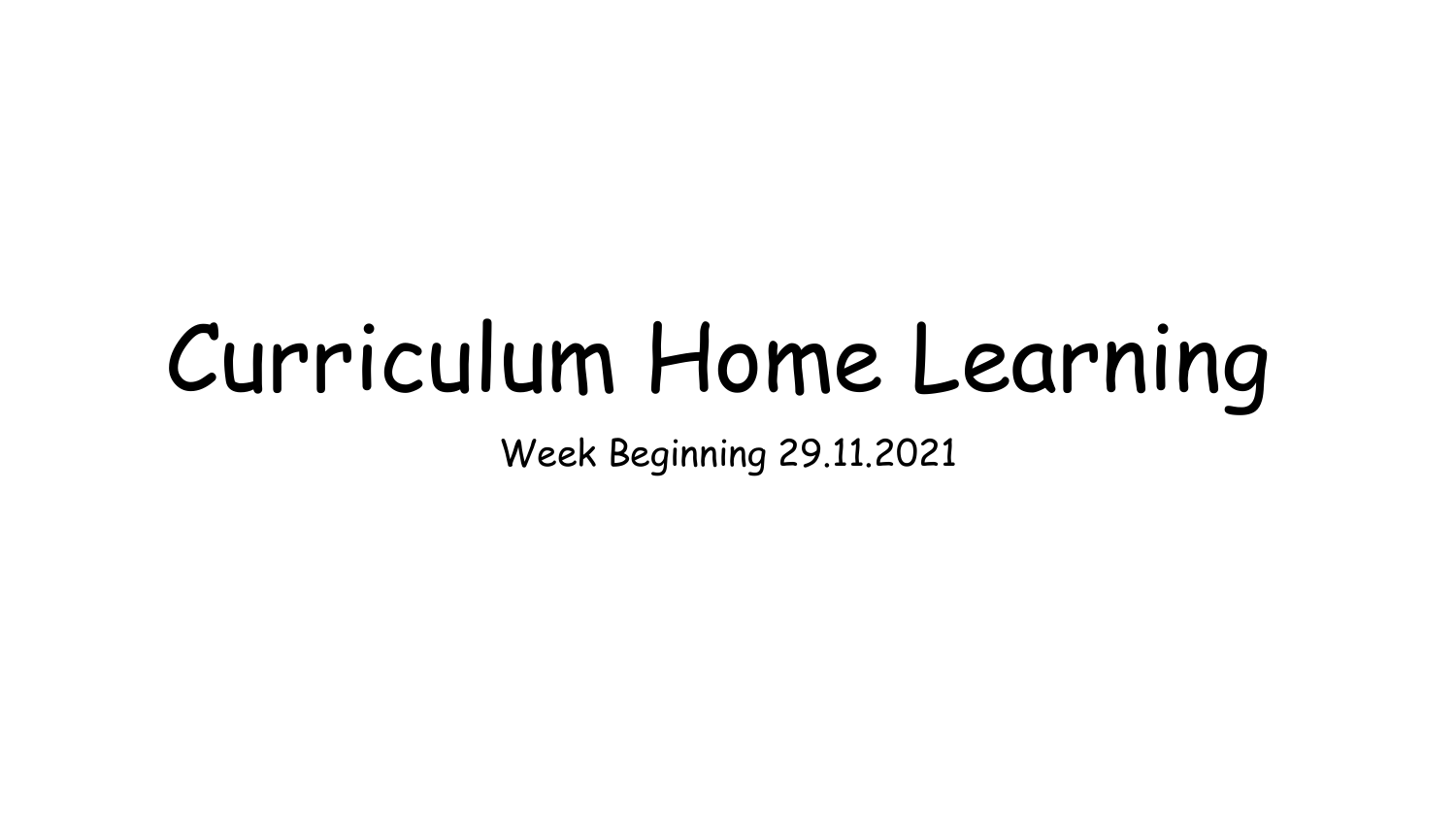## This week … People who help us

- Day 1 Builders
- Day 2 What would we find in a builder's tool box?
- Day 3 EYFS at home People who help us
- Day 4 Nativity rehearsal
- Day 5 Nativity rehearsal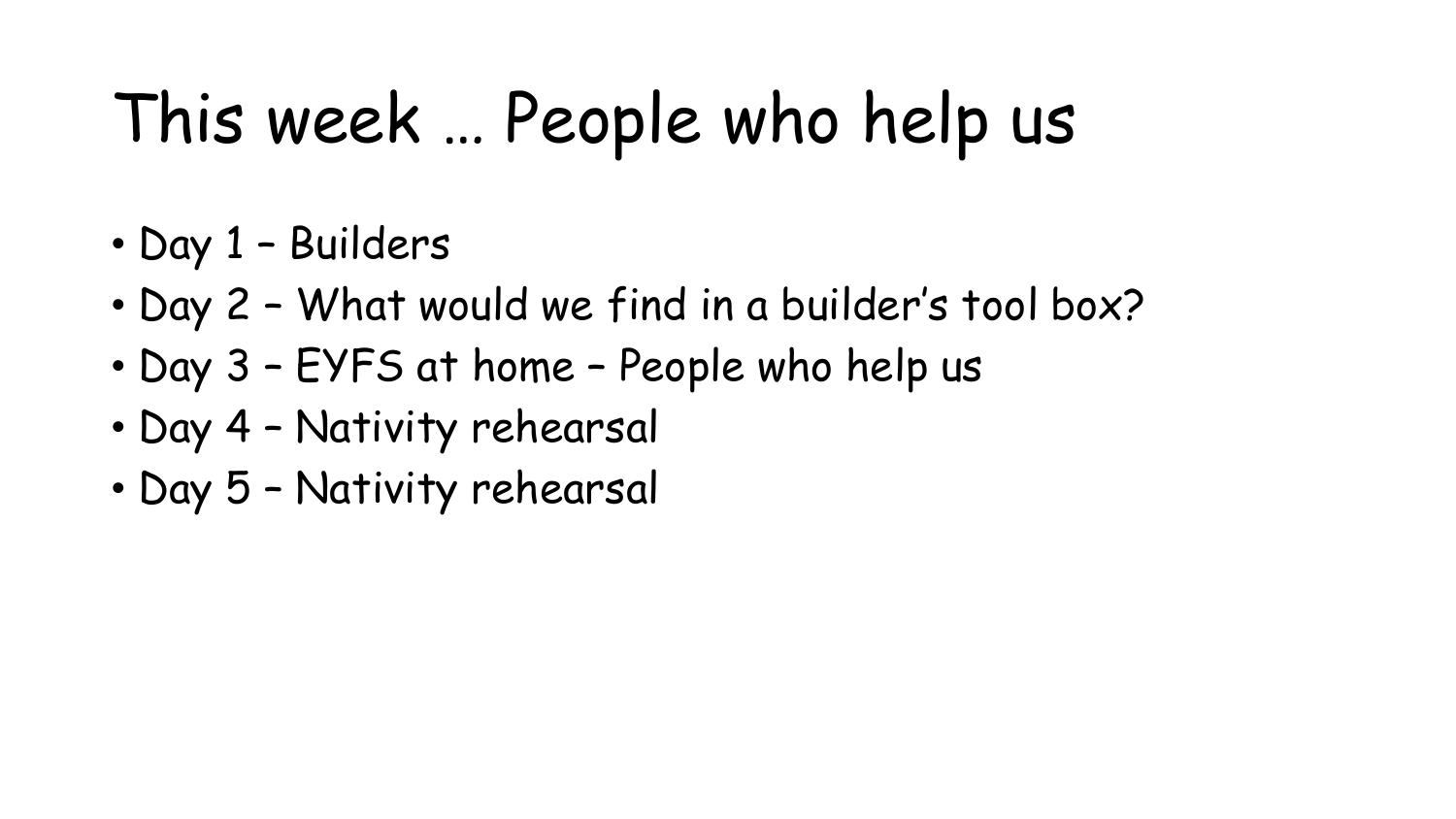Day 1 – Builders

Today we will be learning all about builders.

Do you know what a builder does?

Lets find out more.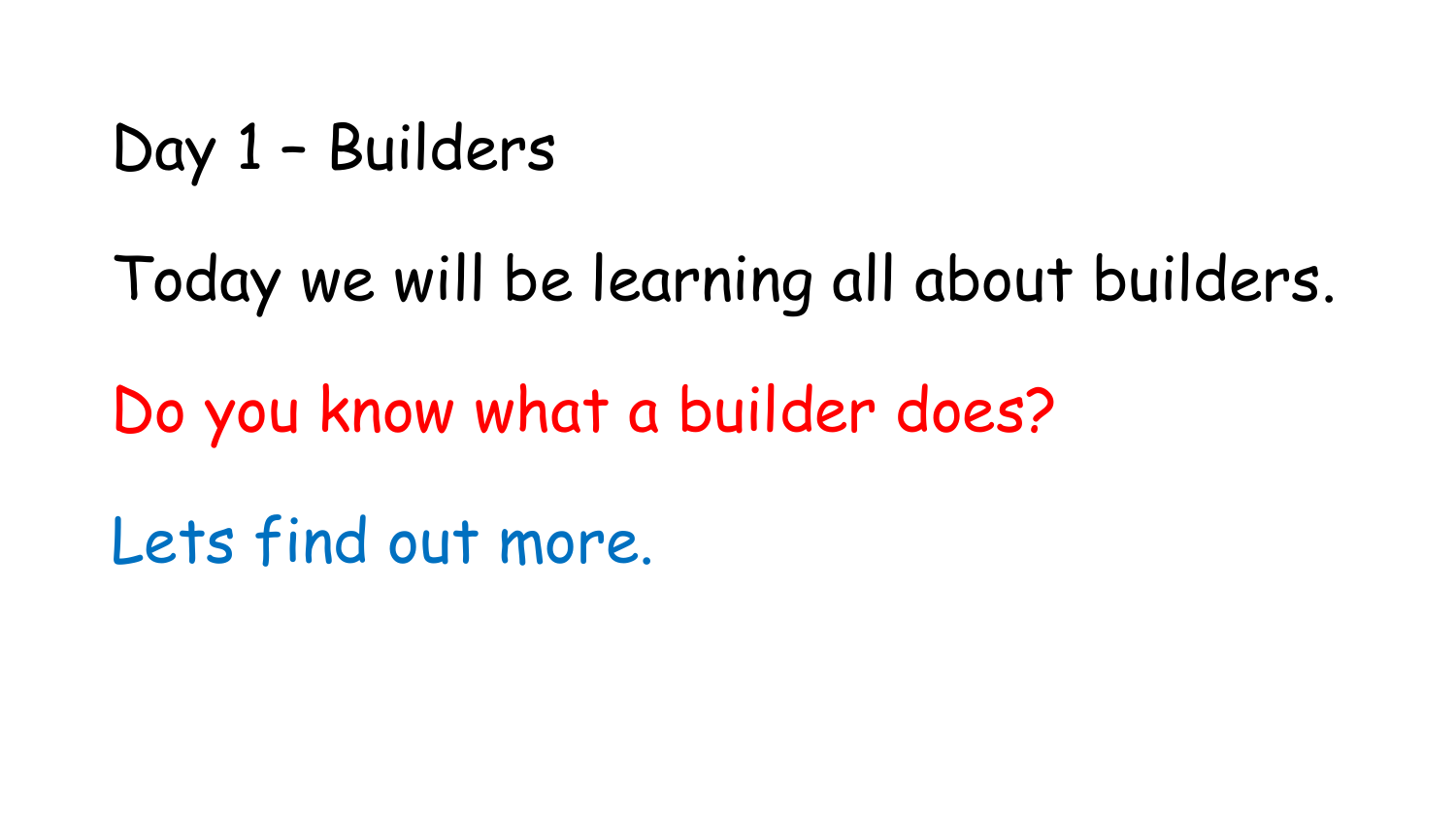#### • **Builder:**

- Builders build and repair homes.
- Builders take part in construction work.
- Builders use lots of machinery
- They work hard to make lots of buildings.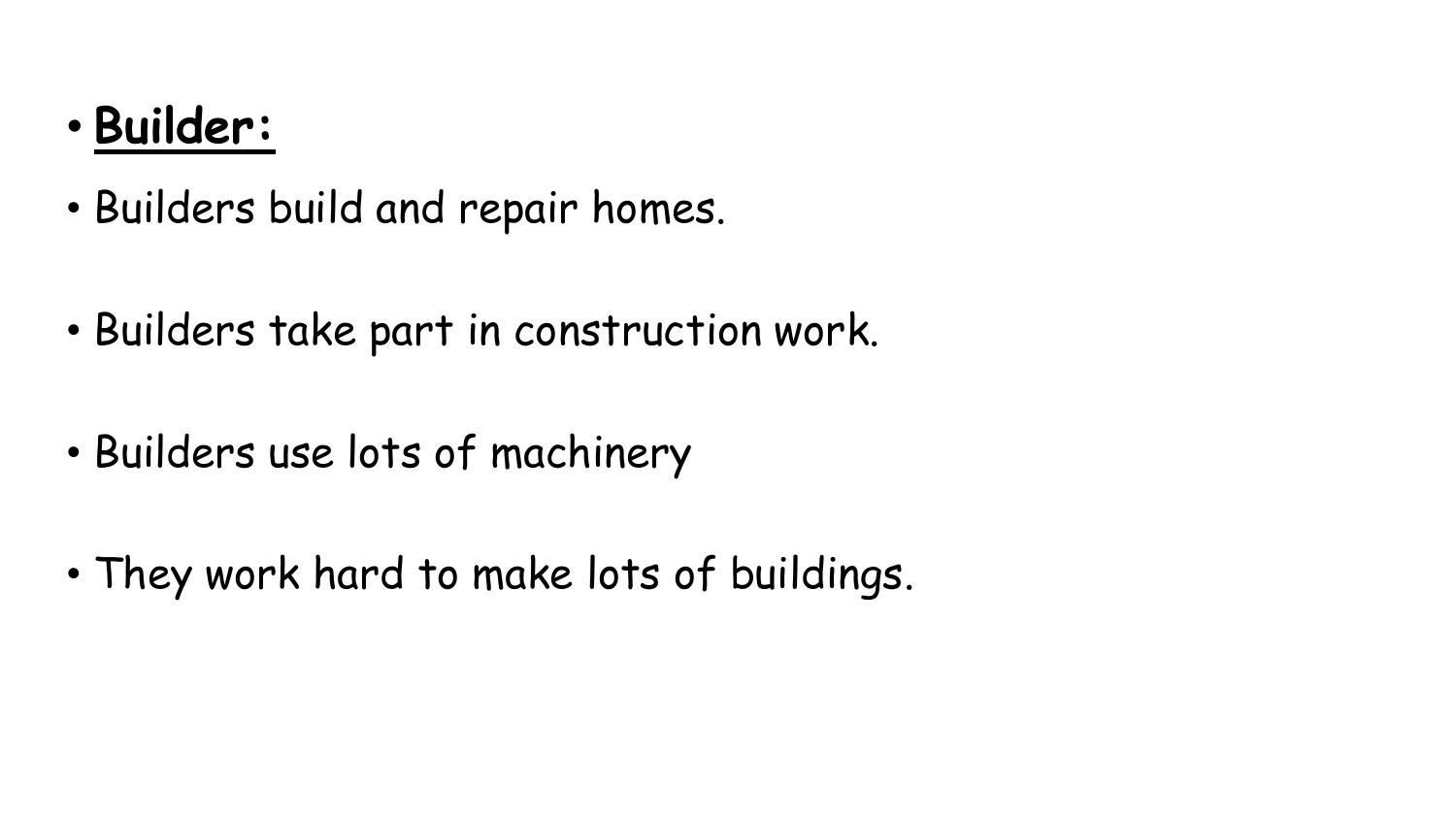#### **Can you imagine that :**

#### Let's watch the video below to find out more

#### about builders.

*<https://www.youtube.com/watch?v=0Sd2URRIKAQ>*

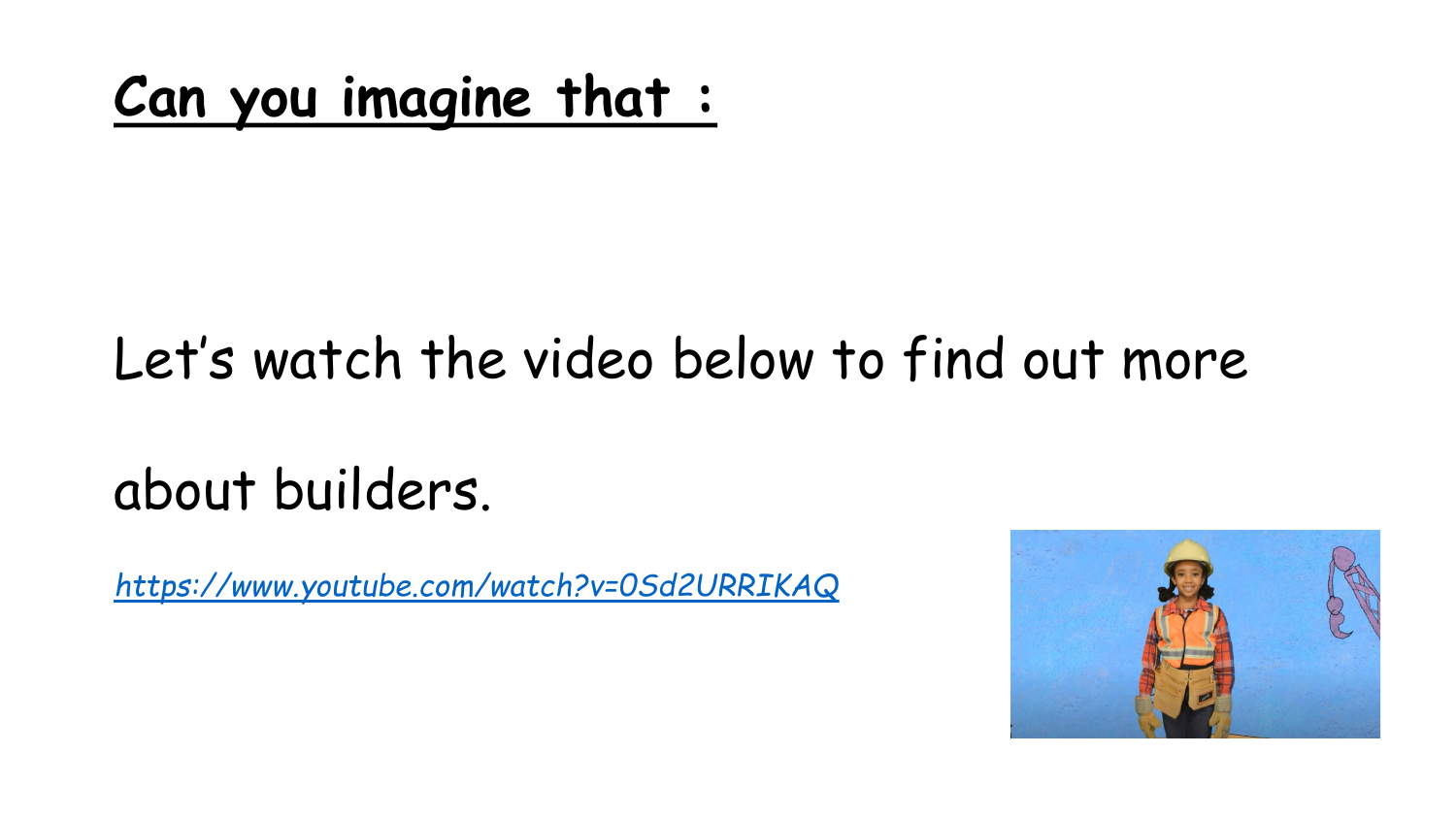



#### I would like you to draw a picture of

yourself in a builder's outfit.

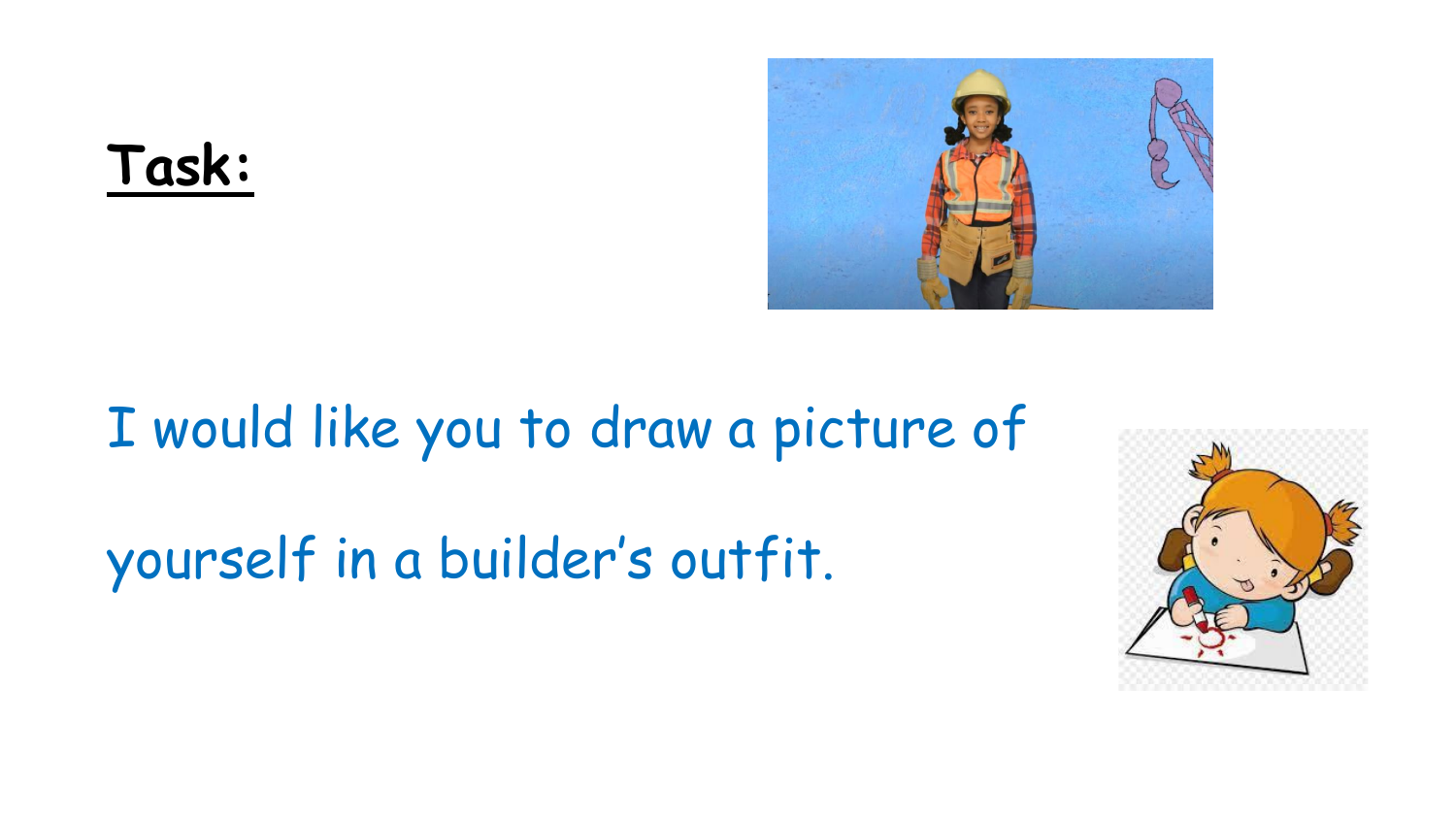# Don't forget to email your work to your teacher!

- ra@hortongrangeacademy.co.uk -Miss Bedford
- rb@hortongrangeacademy.co.uk Mrs Bibi rc@hortongrangeacademy.co.uk - Miss Goodwin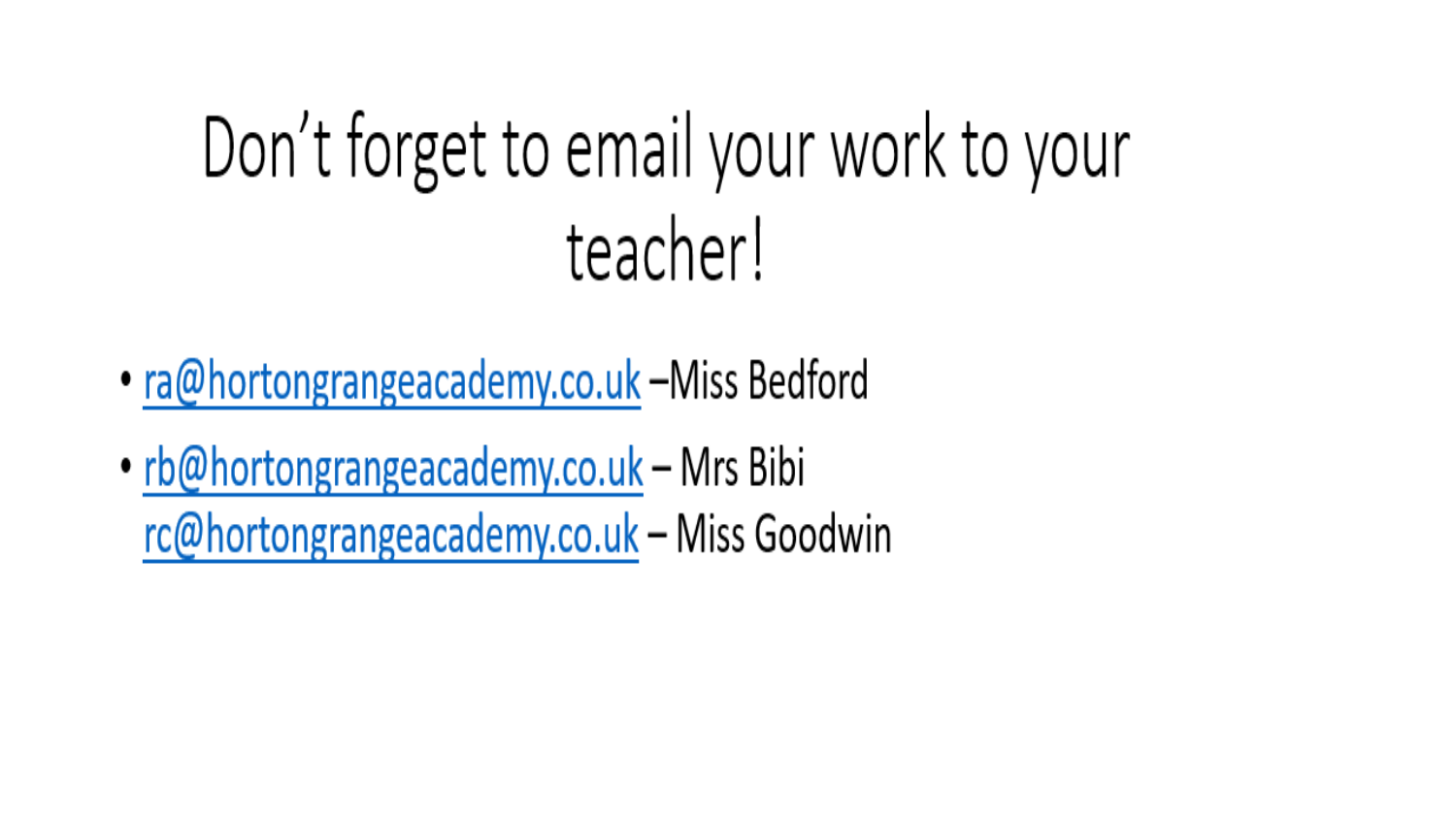

### Day 2 – What would we find in a builder's tool box?

Remind yourself of the video you watched yesterday, can you name any of the tools that a builder would need to do their work?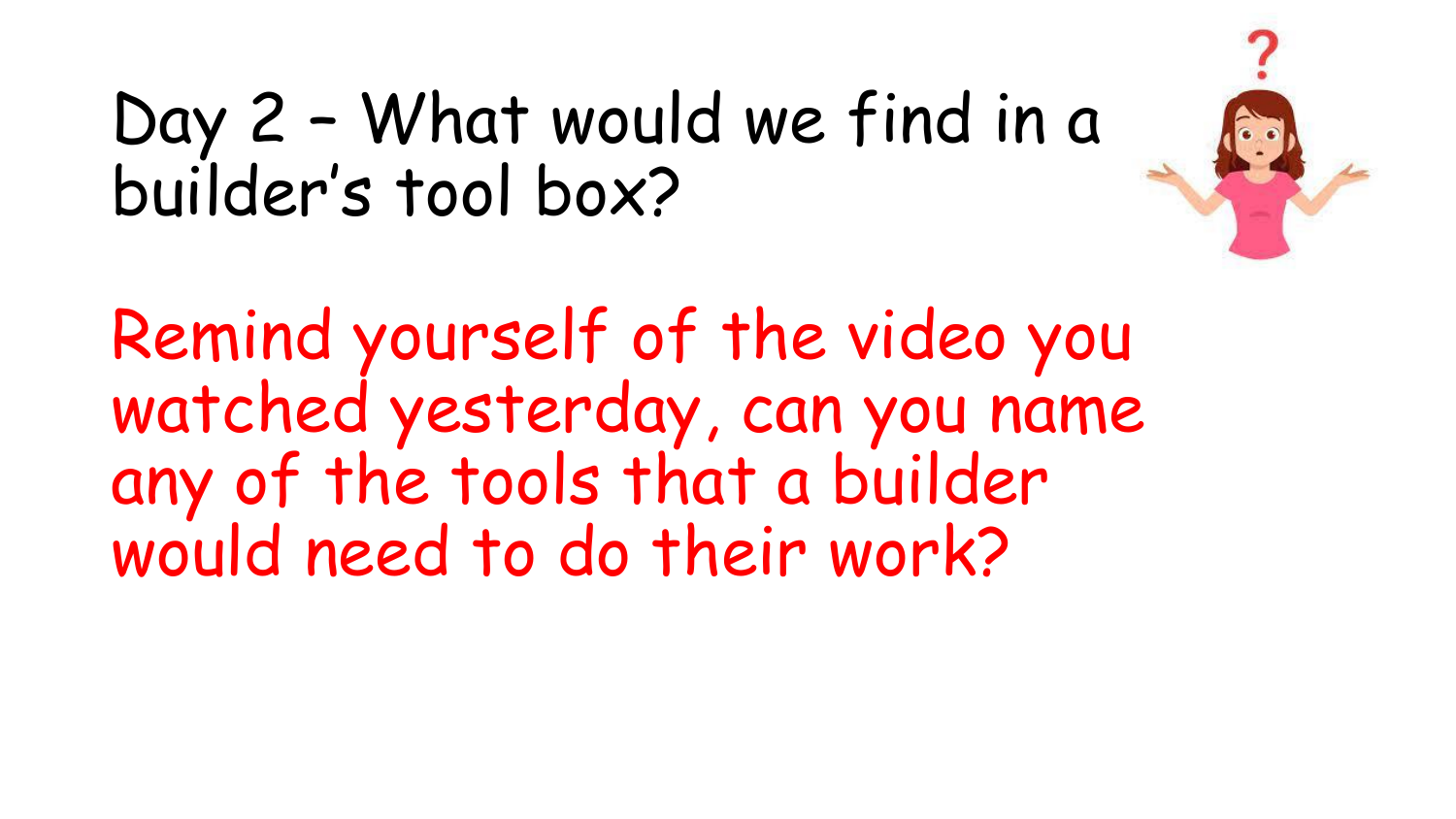

I would like you to draw a picture of

a builder's toolbox with all of the tools that

they may need.

After you have drawn a picture of the tools see if you

can have a go at labelling them using your phonics to



help you.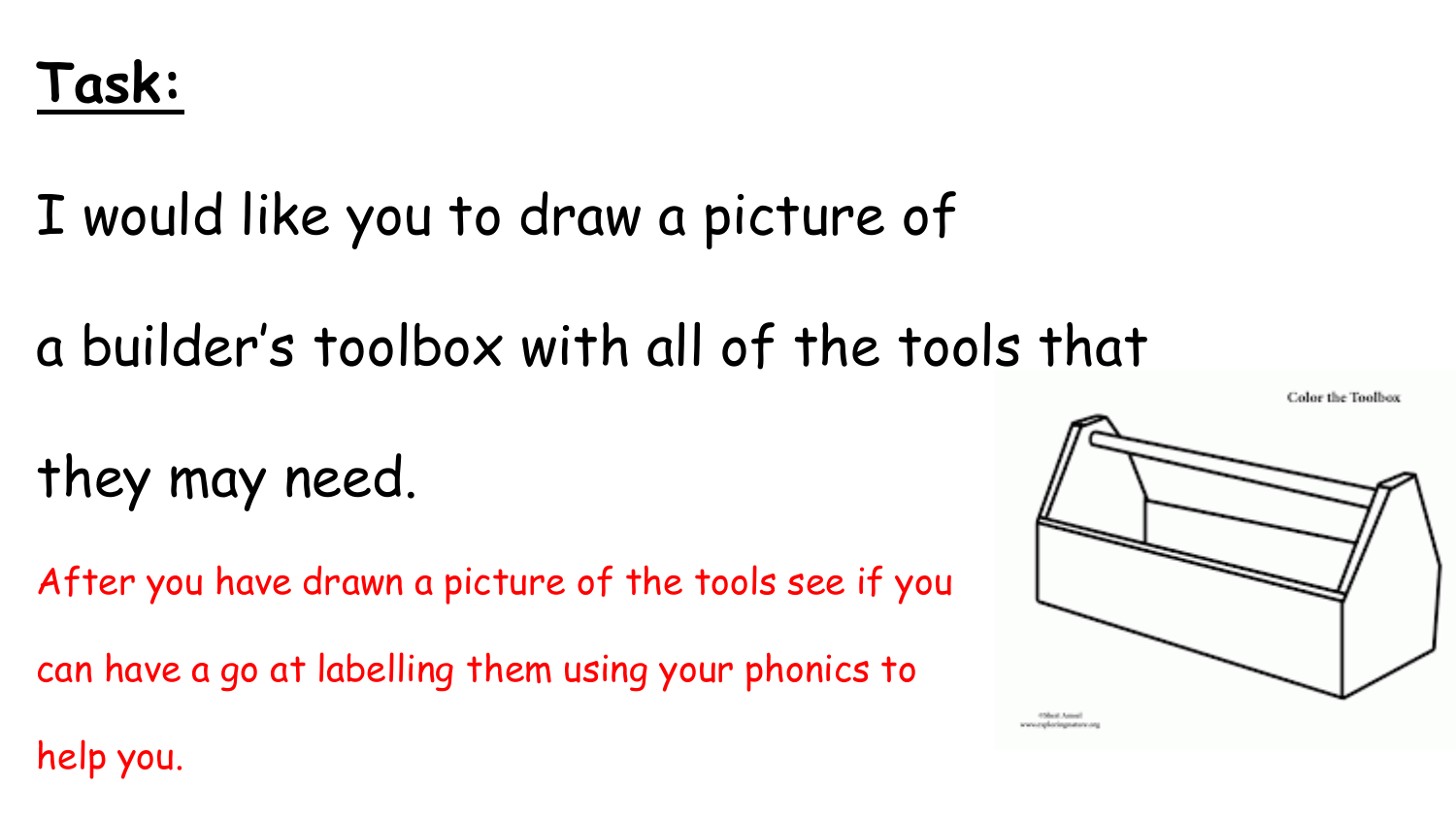# Don't forget to email your work to your teacher!

- ra@hortongrangeacademy.co.uk –Miss Bedford
- rb@hortongrangeacademy.co.uk Mrs Bibi rc@hortongrangeacademy.co.uk - Miss Goodwin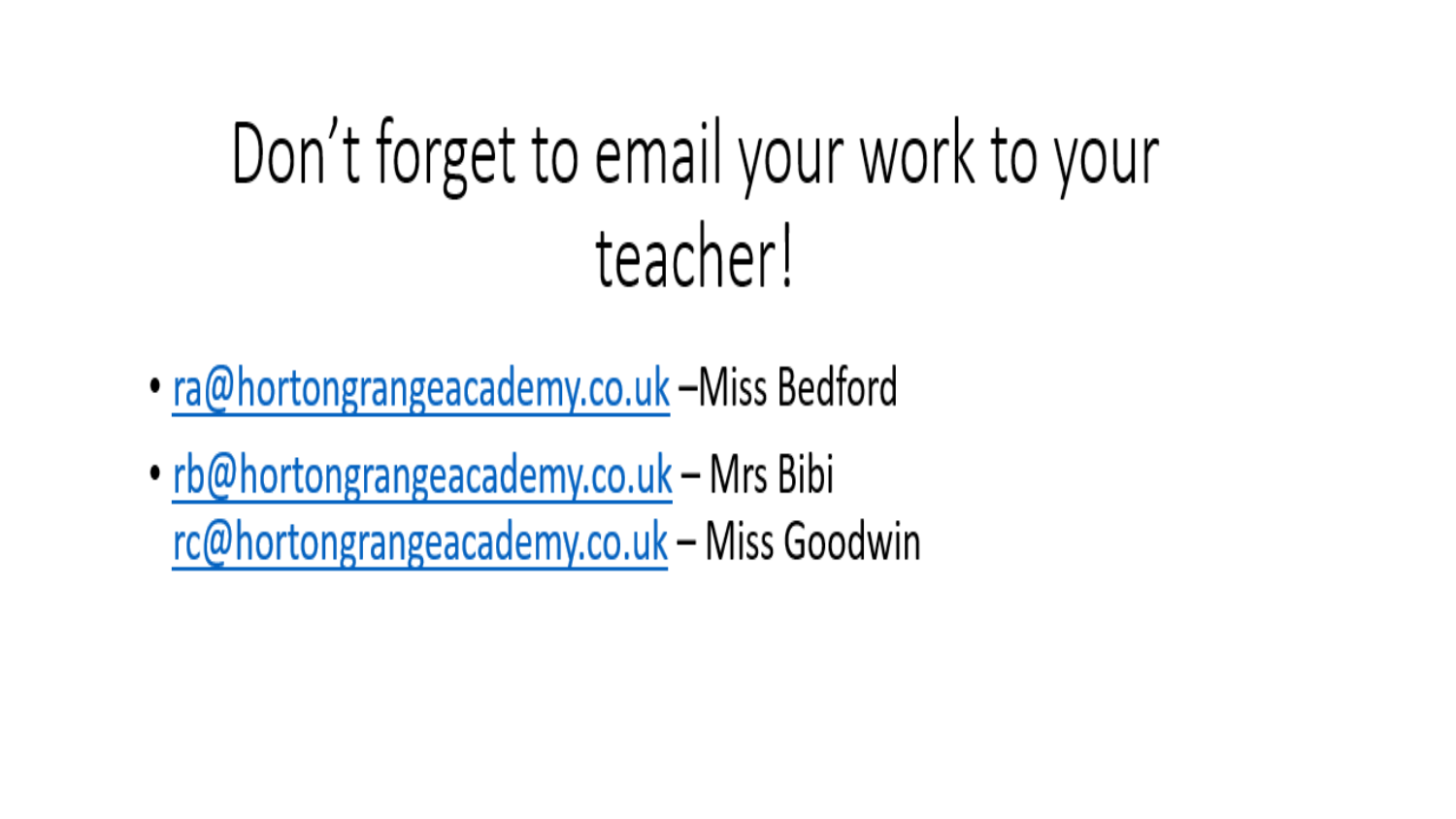## Day 3 – EYFS at home

[https://www.eyfshome.com/activities/peop](https://www.eyfshome.com/activities/people-who-help-us) le-who-help-us

### Click on the link below to take part in some fantastic activities.